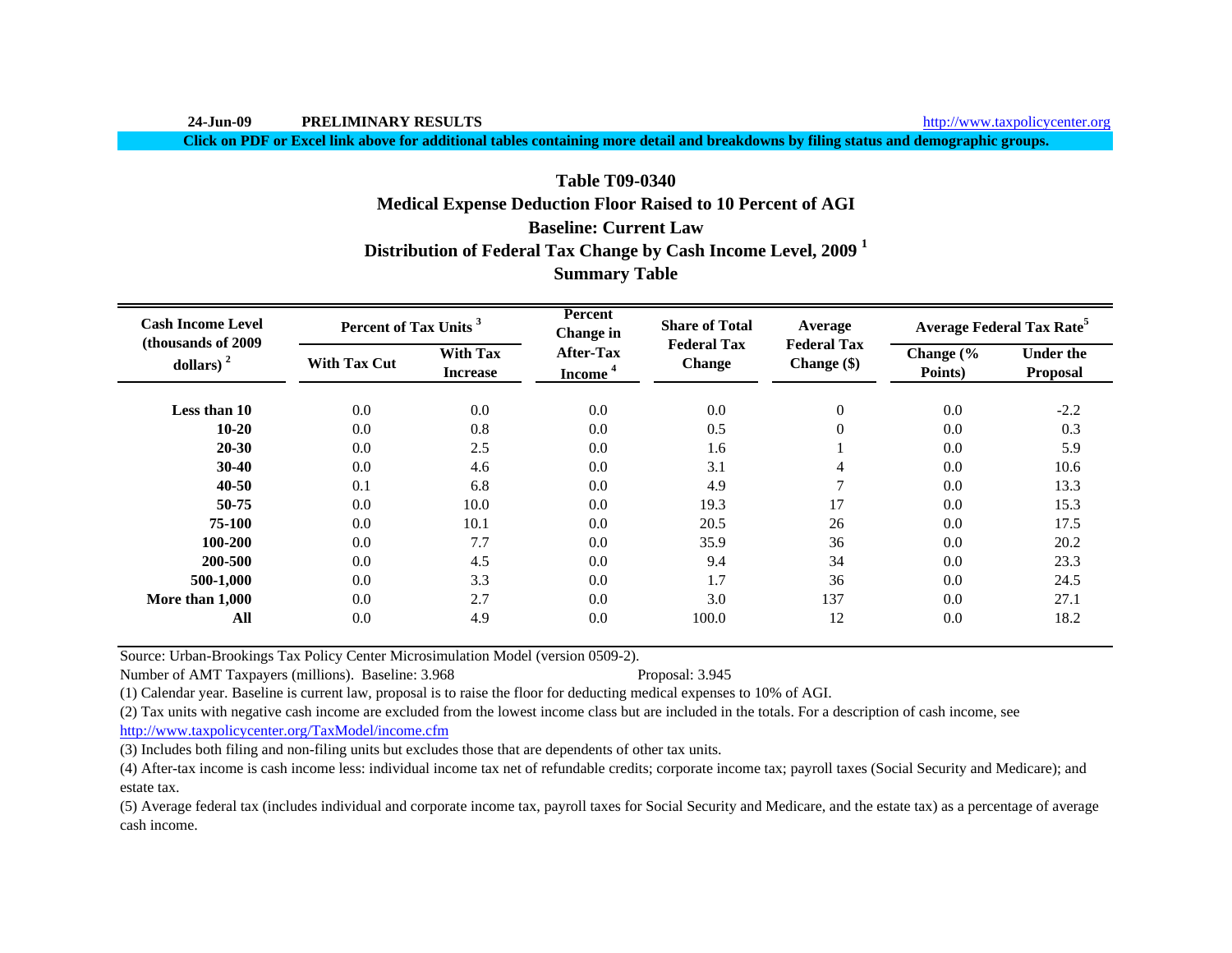# **Distribution of Federal Tax Change by Cash Income Level, 2009 <sup>1</sup> Detail TableTable T09-0340Medical Expense Deduction Floor Raised to 10 Percent of AGI Baseline: Current Law**

| <b>Cash Income Level</b><br>(thousands of 2009 | Percent of Tax Units <sup>3</sup> |                             | Percent<br><b>Share of Total</b><br><b>Change</b> in<br><b>Federal Tax</b> |               |                | <b>Average Federal Tax Change</b> | <b>Share of Federal Taxes</b> |                              | <b>Average Federal Tax Rate<sup>5</sup></b> |                              |
|------------------------------------------------|-----------------------------------|-----------------------------|----------------------------------------------------------------------------|---------------|----------------|-----------------------------------|-------------------------------|------------------------------|---------------------------------------------|------------------------------|
| dollars) $2$                                   | <b>With Tax Cut</b>               | With Tax<br><b>Increase</b> | After-Tax<br><b>Income</b>                                                 | <b>Change</b> | <b>Dollars</b> | Percent                           | Change (%<br>Points)          | <b>Under the</b><br>Proposal | Change (%<br>Points)                        | <b>Under the</b><br>Proposal |
| Less than 10                                   | 0.0                               | 0.0                         | 0.0                                                                        | 0.0           | $\mathbf{0}$   | 0.0                               | 0.0                           | $-0.1$                       | 0.0                                         | $-2.2$                       |
| 10-20                                          | 0.0                               | 0.8                         | 0.0                                                                        | 0.5           |                | 0.8                               | 0.0                           | 0.1                          | 0.0                                         | 0.3                          |
| 20-30                                          | 0.0                               | 2.5                         | 0.0                                                                        | 1.6           |                | 0.1                               | 0.0                           | 1.6                          | 0.0                                         | 5.9                          |
| 30-40                                          | 0.0                               | 4.6                         | 0.0                                                                        | 3.1           |                | 0.1                               | 0.0                           | 3.1                          | 0.0                                         | 10.6                         |
| 40-50                                          | 0.1                               | 6.8                         | 0.0                                                                        | 4.9           |                | 0.1                               | 0.0                           | 4.0                          | 0.0                                         | 13.3                         |
| 50-75                                          | 0.0                               | 10.0                        | 0.0                                                                        | 19.3          | 17             | 0.2                               | 0.0                           | 10.5                         | 0.0                                         | 15.3                         |
| 75-100                                         | 0.0                               | 10.1                        | 0.0                                                                        | 20.5          | 26             | 0.2                               | 0.0                           | 11.5                         | 0.0                                         | 17.5                         |
| 100-200                                        | 0.0                               | 7.7                         | 0.0                                                                        | 35.9          | 36             | 0.1                               | 0.0                           | 27.4                         | 0.0                                         | 20.2                         |
| 200-500                                        | 0.0                               | 4.5                         | 0.0                                                                        | 9.4           | 34             | 0.1                               | 0.0                           | 18.2                         | 0.0                                         | 23.3                         |
| 500-1.000                                      | 0.0                               | 3.3                         | 0.0                                                                        | 1.7           | 36             | 0.0                               | 0.0                           | 7.8                          | 0.0                                         | 24.5                         |
| More than 1,000                                | 0.0                               | 2.7                         | 0.0                                                                        | 3.0           | 137            | 0.0                               | 0.0                           | 16.0                         | 0.0                                         | 27.1                         |
| All                                            | 0.0                               | 4.9                         | 0.0                                                                        | 100.0         | 12             | 0.1                               | 0.0                           | 100.0                        | 0.0                                         | 18.2                         |

#### **Baseline Distribution of Income and Federal Taxesby Cash Income Level, 2000**  $^1$

|  | DV Casn Income Level, 2009 |  |  |
|--|----------------------------|--|--|
|--|----------------------------|--|--|

| <b>Cash Income Level</b><br>(thousands of 2009) | Tax Units             |                            | Average                    | Average<br><b>Federal Tax</b> | <b>Average After-</b>                  | Average<br><b>Federal Tax</b> | <b>Share of Pre-</b><br><b>Tax Income</b> | <b>Share of Post-</b><br><b>Tax Income</b> | <b>Share of</b><br><b>Federal Taxes</b> |
|-------------------------------------------------|-----------------------|----------------------------|----------------------------|-------------------------------|----------------------------------------|-------------------------------|-------------------------------------------|--------------------------------------------|-----------------------------------------|
| dollars) $2$                                    | Number<br>(thousands) | Percent of<br><b>Total</b> | <b>Income</b><br>(Dollars) | <b>Burden</b><br>(Dollars)    | <b>Tax Income</b><br>Rate<br>(Dollars) |                               | Percent of<br><b>Total</b>                | Percent of<br>Total                        | Percent of<br>Total                     |
| Less than 10                                    | 18,691                | 12.3                       | 5,781                      | $-126$                        | 5,907                                  | $-2.2$                        | 1.1                                       | 1.3                                        | $-0.1$                                  |
| $10 - 20$                                       | 24,650                | 16.3                       | 14,983                     | 44                            | 14,939                                 | 0.3                           | 3.6                                       | 4.4                                        | 0.1                                     |
| 20-30                                           | 20,270                | 13.4                       | 24,690                     | 1,451                         | 23,239                                 | 5.9                           | 4.9                                       | 5.7                                        | 1.6                                     |
| 30-40                                           | 15,408                | 10.2                       | 34,732                     | 3,669                         | 31,062                                 | 10.6                          | 5.3                                       | 5.8                                        | 3.1                                     |
| 40-50                                           | 12,353                | 8.2                        | 44,661                     | 5,928                         | 38,733                                 | 13.3                          | 5.4                                       | 5.8                                        | 4.0                                     |
| 50-75                                           | 20,535                | 13.6                       | 61,775                     | 9,425                         | 52,350                                 | 15.3                          | 12.5                                      | 12.9                                       | 10.5                                    |
| 75-100                                          | 14,202                | 9.4                        | 86,078                     | 15,019                        | 71,059                                 | 17.5                          | 12.0                                      | 12.1                                       | 11.5                                    |
| 100-200                                         | 18.105                | 12.0                       | 138,753                    | 28,047                        | 110.707                                | 20.2                          | 24.7                                      | 24.1                                       | 27.4                                    |
| 200-500                                         | 5,002                 | 3.3                        | 290,117                    | 67,473                        | 222,644                                | 23.3                          | 14.3                                      | 13.4                                       | 18.2                                    |
| 500-1.000                                       | 866                   | 0.6                        | 680,751                    | 166.487                       | 514.265                                | 24.5                          | 5.8                                       | 5.4                                        | 7.8                                     |
| More than 1,000                                 | 390                   | 0.3                        | 2,803,165                  | 758,744                       | 2.044.421                              | 27.1                          | 10.7                                      | 9.6                                        | 16.0                                    |
| All                                             | 151,485               | 100.0                      | 67,151                     | 12,230                        | 54,922                                 | 18.2                          | 100.0                                     | 100.0                                      | 100.0                                   |

Source: Urban-Brookings Tax Policy Center Microsimulation Model (version 0509-2).

Number of AMT Taxpayers (millions). Baseline: 3.968 Proposal: 3.945

(1) Calendar year. Baseline is current law, proposal is to raise the floor for deducting medical expenses to 10% of AGI.

(2) Tax units with negative cash income are excluded from the lowest income class but are included in the totals. For a description of cash income, see

http://www.taxpolicycenter.org/TaxModel/income.cfm

(3) Includes both filing and non-filing units but excludes those that are dependents of other tax units.

(4) After-tax income is cash income less: individual income tax net of refundable credits; corporate income tax; payroll taxes (Social Security and Medicare); and estate tax.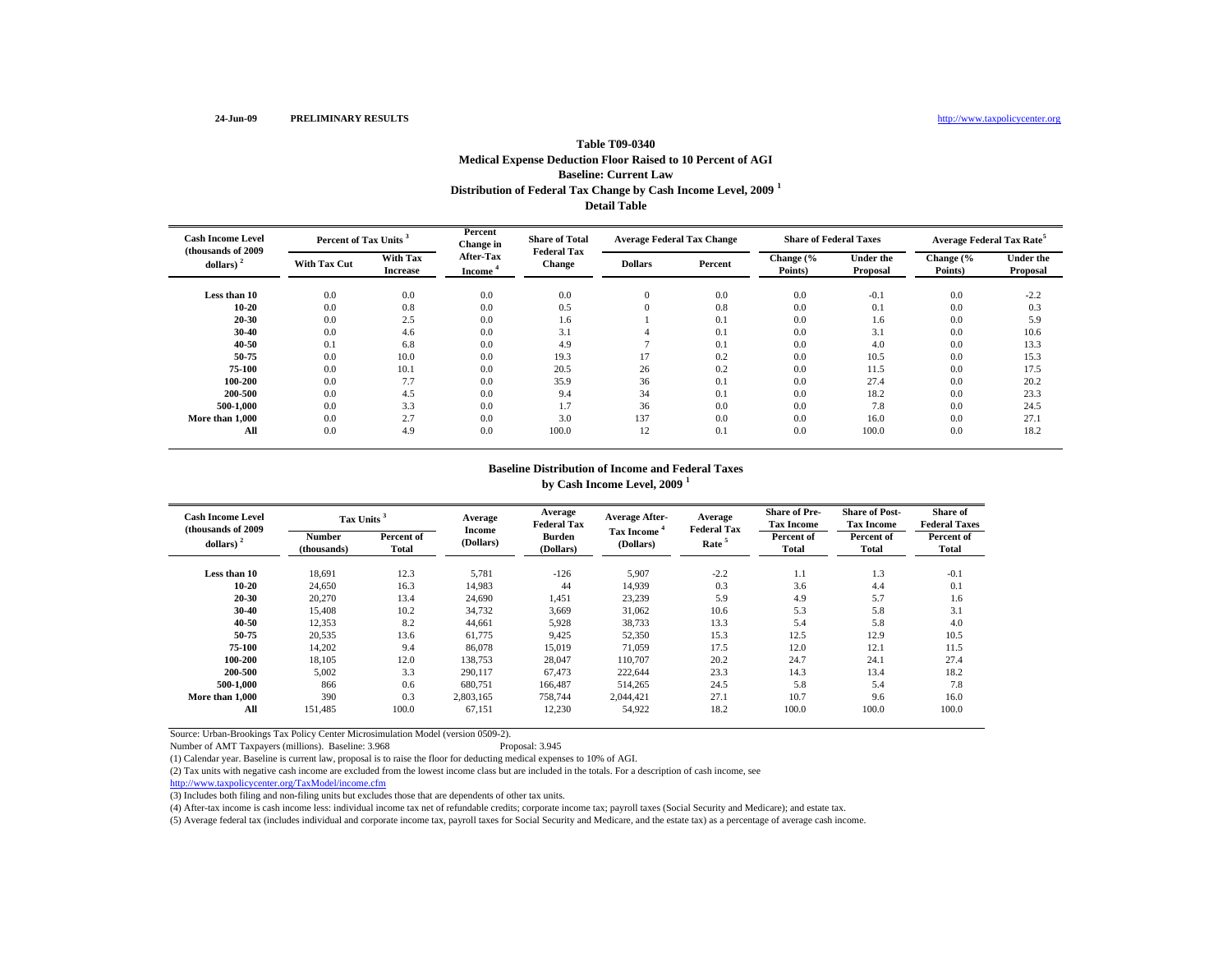# **Distribution of Federal Tax Change by Cash Income Level, 2009 <sup>1</sup> Detail Table - Single Tax Units Table T09-0340Medical Expense Deduction Floor Raised to 10 Percent of AGI Baseline: Current Law**

| <b>Cash Income Level</b><br>(thousands of 2009) |                     | Percent of Tax Units        |                            | <b>Share of Total</b><br><b>Federal Tax</b> |                | <b>Average Federal Tax Change</b> | <b>Share of Federal Taxes</b> |                              | <b>Average Federal Tax Rate<sup>5</sup></b> |                              |
|-------------------------------------------------|---------------------|-----------------------------|----------------------------|---------------------------------------------|----------------|-----------------------------------|-------------------------------|------------------------------|---------------------------------------------|------------------------------|
| dollars) $2$                                    | <b>With Tax Cut</b> | With Tax<br><b>Increase</b> | <b>After-Tax</b><br>Income | <b>Change</b>                               | <b>Dollars</b> | Percent                           | Change (%<br>Points)          | <b>Under the</b><br>Proposal | Change (%<br>Points)                        | <b>Under the</b><br>Proposal |
| Less than 10                                    | 0.0                 | 0.0                         | 0.0                        | 0.0                                         | $\theta$       | 0.0                               | 0.0                           | 0.4                          | 0.0                                         | 2.3                          |
| $10 - 20$                                       | 0.0                 | 1.3                         | 0.0                        | 1.7                                         |                | 0.1                               | 0.0                           | 2.7                          | 0.0                                         | 5.6                          |
| $20 - 30$                                       | 0.1                 | 3.6                         | 0.0                        | 4.1                                         |                | 0.1                               | 0.0                           | 6.5                          | 0.0                                         | 11.6                         |
| $30 - 40$                                       | 0.0                 | 5.9                         | 0.0                        | 6.5                                         |                | 0.1                               | 0.0                           | 8.5                          | 0.0                                         | 15.6                         |
| $40 - 50$                                       | 0.0                 | 8.3                         | 0.0                        | 9.9                                         | O              | 0.1                               | 0.0                           | 9.6                          | 0.0                                         | 17.5                         |
| 50-75                                           | 0.0                 | 9.1                         | 0.0                        | 26.5                                        | 19             | 0.2                               | 0.0                           | 18.8                         | 0.0                                         | 19.8                         |
| 75-100                                          | 0.0                 | 9.4                         | $-0.1$                     | 21.6                                        | 34             | 0.2                               | 0.0                           | 13.3                         | 0.0                                         | 21.8                         |
| 100-200                                         | 0.1                 | 9.7                         | 0.0                        | 19.5                                        | 38             | 0.1                               | 0.0                           | 17.3                         | 0.0                                         | 22.3                         |
| 200-500                                         | 0.0                 | 6.5                         | 0.0                        | 7.0                                         | 57             | 0.1                               | 0.0                           | 9.5                          | 0.0                                         | 23.5                         |
| 500-1.000                                       | 0.0                 | 6.9                         | 0.0                        | 1.5                                         | 67             | 0.0                               | 0.0                           | 4.3                          | 0.0                                         | 25.3                         |
| More than 1.000                                 | 0.0                 | 3.6                         | 0.0                        | 1.7                                         | 178            | 0.0                               | 0.0                           | 9.2                          | 0.0                                         | 30.2                         |
| All                                             | 0.0                 | 4.1                         | 0.0                        | 100.0                                       | 8              | 0.1                               | 0.0                           | 100.0                        | 0.0                                         | 18.2                         |

# **Baseline Distribution of Income and Federal Taxesby Cash Income Level, 2009 <sup>1</sup>**

| <b>Cash Income Level</b><br>(thousands of 2009) | Tax Units <sup>3</sup>       |                     | Average             | Average<br><b>Federal Tax</b> | <b>Average After-</b>          | Average<br><b>Federal Tax</b> | <b>Share of Pre-</b><br><b>Tax Income</b> | <b>Share of Post-</b><br><b>Tax Income</b> | <b>Share of</b><br><b>Federal Taxes</b> |
|-------------------------------------------------|------------------------------|---------------------|---------------------|-------------------------------|--------------------------------|-------------------------------|-------------------------------------------|--------------------------------------------|-----------------------------------------|
| dollars) $2$                                    | <b>Number</b><br>(thousands) | Percent of<br>Total | Income<br>(Dollars) | <b>Burden</b><br>(Dollars)    | <b>Tax Income</b><br>(Dollars) | Rate <sup>5</sup>             | Percent of<br>Total                       | Percent of<br>Total                        | Percent of<br><b>Total</b>              |
| Less than 10                                    | 13,152                       | 19.9                | 5,692               | 128                           | 5,564                          | 2.3                           | 3.0                                       | 3.5                                        | 0.4                                     |
| 10-20                                           | 15,090                       | 22.8                | 14,806              | 822                           | 13,984                         | 5.6                           | 8.8                                       | 10.2                                       | 2.7                                     |
| $20 - 30$                                       | 10,542                       | 15.9                | 24,568              | 2,836                         | 21,732                         | 11.5                          | 10.2                                      | 11.0                                       | 6.5                                     |
| 30-40                                           | 7,266                        | 11.0                | 34,753              | 5,423                         | 29,330                         | 15.6                          | 9.9                                       | 10.3                                       | 8.5                                     |
| $40 - 50$                                       | 5,673                        | 8.6                 | 44,620              | 7,817                         | 36,802                         | 17.5                          | 10.0                                      | 10.0                                       | 9.6                                     |
| 50-75                                           | 7,204                        | 10.9                | 60,914              | 12,050                        | 48,864                         | 19.8                          | 17.3                                      | 16.9                                       | 18.8                                    |
| 75-100                                          | 3,303                        | 5.0                 | 85,491              | 18,612                        | 66,879                         | 21.8                          | 11.1                                      | 10.6                                       | 13.3                                    |
| 100-200                                         | 2,664                        | 4.0                 | 134,746             | 30,007                        | 104,739                        | 22.3                          | 14.1                                      | 13.4                                       | 17.3                                    |
| 200-500                                         | 637                          | 1.0                 | 292,731             | 68,769                        | 223,962                        | 23.5                          | 7.3                                       | 6.9                                        | 9.5                                     |
| 500-1.000                                       | 115                          | 0.2                 | 682,877             | 172,341                       | 510.536                        | 25.2                          | 3.1                                       | 2.8                                        | 4.3                                     |
| More than 1.000                                 | 51                           | 0.1                 | 2.766.656           | 835,983                       | 1.930.673                      | 30.2                          | 5.6                                       | 4.8                                        | 9.2                                     |
| All                                             | 66,239                       | 100.0               | 38,368              | 6,989                         | 31,379                         | 18.2                          | 100.0                                     | 100.0                                      | 100.0                                   |

Source: Urban-Brookings Tax Policy Center Microsimulation Model (version 0509-2).

(1) Calendar year. Baseline is current law, proposal is to raise the floor for deducting medical expenses to 10% of AGI.

(2) Tax units with negative cash income are excluded from the lowest income class but are included in the totals. For a description of cash income, see

http://www.taxpolicycenter.org/TaxModel/income.cfm

(3) Includes both filing and non-filing units but excludes those that are dependents of other tax units.

(4) After-tax income is cash income less: individual income tax net of refundable credits; corporate income tax; payroll taxes (Social Security and Medicare); and estate tax.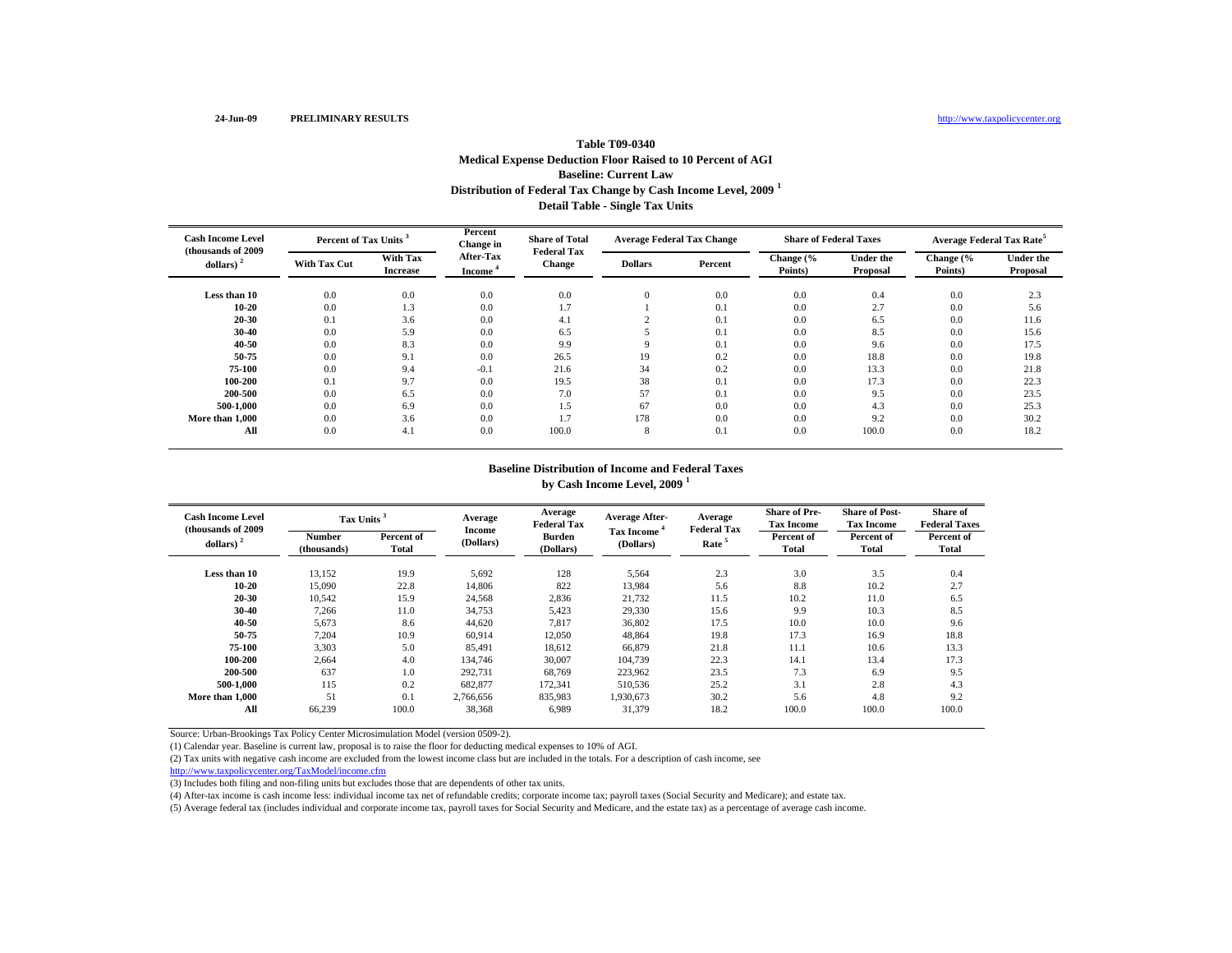# **Distribution of Federal Tax Change by Cash Income Level, 2009 <sup>1</sup> Detail Table - Married Tax Units Filing Jointly Table T09-0340Medical Expense Deduction Floor Raised to 10 Percent of AGI Baseline: Current Law**

| <b>Cash Income Level</b><br>(thousands of 2009) | Percent of Tax Units <sup>3</sup> |                                    | Percent<br><b>Change</b> in | <b>Share of Total</b><br><b>Federal Tax</b> |                | <b>Average Federal Tax Change</b> | <b>Share of Federal Taxes</b> |                              | <b>Average Federal Tax Rate<sup>5</sup></b> |                              |
|-------------------------------------------------|-----------------------------------|------------------------------------|-----------------------------|---------------------------------------------|----------------|-----------------------------------|-------------------------------|------------------------------|---------------------------------------------|------------------------------|
| dollars) $2$                                    | <b>With Tax Cut</b>               | <b>With Tax</b><br><b>Increase</b> | <b>After-Tax</b><br>Income  | Change                                      | <b>Dollars</b> | Percent                           | Change (%<br>Points)          | <b>Under the</b><br>Proposal | Change (%<br>Points)                        | <b>Under the</b><br>Proposal |
| Less than 10                                    | 0.0                               | 0.0                                | 0.0                         | 0.0                                         | $\mathbf{0}$   | 0.0                               | 0.0                           | 0.0                          | 0.0                                         | $-3.0$                       |
| $10 - 20$                                       | 0.0                               | 0.0                                | 0.0                         | 0.0                                         | $\Omega$       | 0.0                               | 0.0                           | $-0.2$                       | 0.0                                         | $-3.0$                       |
| 20-30                                           | 0.0                               | 1.4                                | 0.0                         | 0.3                                         |                | 0.9                               | 0.0                           | 0.0                          | 0.0                                         | 0.4                          |
| $30 - 40$                                       | 0.0                               | 3.0                                | 0.0                         | 0.7                                         | $\sim$         | 0.1                               | 0.0                           | 0.5                          | 0.0                                         | 4.2                          |
| 40-50                                           | 0.1                               | 5.0                                | 0.0                         | 1.5                                         |                | 0.1                               | 0.0                           | 1.1                          | 0.0                                         | 7.8                          |
| 50-75                                           | 0.1                               | 11.5                               | 0.0                         | 14.4                                        | 17             | 0.2                               | 0.0                           | 5.9                          | 0.0                                         | 11.8                         |
| 75-100                                          | 0.0                               | 11.0                               | 0.0                         | 20.3                                        | 24             | 0.2                               | 0.0                           | 10.2                         | 0.0                                         | 15.8                         |
| 100-200                                         | 0.0                               | 7.5                                | 0.0                         | 46.0                                        | 36             | 0.1                               | 0.0                           | 32.0                         | 0.0                                         | 19.8                         |
| 200-500                                         | 0.0                               | 4.2                                | 0.0                         | 11.3                                        | 31             | 0.1                               | 0.0                           | 22.4                         | 0.0                                         | 23.3                         |
| 500-1.000                                       | 0.0                               | 2.7                                | 0.0                         | 1.8                                         | 29             | 0.0                               | 0.0                           | 9.4                          | 0.0                                         | 24.3                         |
| More than 1,000                                 | 0.0                               | 2.6                                | 0.0                         | 3.7                                         | 133            | 0.0                               | 0.0                           | 18.5                         | 0.0                                         | 26.6                         |
| All                                             | 0.0                               | 6.6                                | 0.0                         | 100.0                                       | 19             | 0.1                               | 0.0                           | 100.0                        | 0.0                                         | 19.2                         |

# **Baseline Distribution of Income and Federal Taxesby Cash Income Level, 2009 <sup>1</sup>**

| <b>Cash Income Level</b><br>(thousands of 2009) | Tax Units <sup>3</sup> |                     | Average             | Average<br><b>Federal Tax</b> | <b>Average After-</b>                               | Average<br><b>Federal Tax</b> | <b>Share of Pre-</b><br><b>Tax Income</b> | <b>Share of Post-</b><br><b>Tax Income</b> | <b>Share of</b><br><b>Federal Taxes</b> |
|-------------------------------------------------|------------------------|---------------------|---------------------|-------------------------------|-----------------------------------------------------|-------------------------------|-------------------------------------------|--------------------------------------------|-----------------------------------------|
| dollars) $^{2}$                                 | Number<br>(thousands)  | Percent of<br>Total | Income<br>(Dollars) | <b>Burden</b><br>(Dollars)    | <b>Tax Income</b><br>Rate <sup>5</sup><br>(Dollars) |                               | Percent of<br>Total                       | Percent of<br>Total                        | Percent of<br>Total                     |
| Less than 10                                    | 2,391                  | 4.0                 | 5,172               | $-156$                        | 5,328                                               | $-3.0$                        | 0.2                                       | 0.2                                        | 0.0                                     |
| $10 - 20$                                       | 4,212                  | 7.1                 | 15,527              | $-462$                        | 15,989                                              | $-3.0$                        | 1.0                                       | 1.3                                        | $-0.2$                                  |
| $20 - 30$                                       | 4,769                  | 8.0                 | 24,849              | 93                            | 24,756                                              | 0.4                           | 1.8                                       | 2.2                                        | 0.0                                     |
| 30-40                                           | 4,200                  | 7.1                 | 34,951              | 1,477                         | 33,474                                              | 4.2                           | 2.2                                       | 2.6                                        | 0.5                                     |
| 40-50                                           | 4,021                  | 6.8                 | 44,825              | 3,478                         | 41,347                                              | 7.8                           | 2.7                                       | 3.1                                        | 1.1                                     |
| 50-75                                           | 9,995                  | 16.8                | 62,707              | 7,400                         | 55,307                                              | 11.8                          | 9.5                                       | 10.4                                       | 5.8                                     |
| 75-100                                          | 9,502                  | 16.0                | 86,519              | 13.611                        | 72,908                                              | 15.7                          | 12.5                                      | 13.0                                       | 10.2                                    |
| 100-200                                         | 14,657                 | 24.7                | 139,929             | 27,637                        | 112,292                                             | 19.8                          | 31.1                                      | 30.9                                       | 32.0                                    |
| 200-500                                         | 4,201                  | 7.1                 | 289,872             | 67,472                        | 222,399                                             | 23.3                          | 18.5                                      | 17.5                                       | 22.4                                    |
| 500-1.000                                       | 722                    | 1.2                 | 680,719             | 165,454                       | 515,265                                             | 24.3                          | 7.5                                       | 7.0                                        | 9.4                                     |
| More than 1.000                                 | 323                    | 0.5                 | 2,741,179           | 727,692                       | 2,013,487                                           | 26.6                          | 13.4                                      | 12.2                                       | 18.5                                    |
| All                                             | 59,366                 | 100.0               | 111,151             | 21,329                        | 89,823                                              | 19.2                          | 100.0                                     | 100.0                                      | 100.0                                   |

Source: Urban-Brookings Tax Policy Center Microsimulation Model (version 0509-2).

(1) Calendar year. Baseline is current law, proposal is to raise the floor for deducting medical expenses to 10% of AGI.

(2) Tax units with negative cash income are excluded from the lowest income class but are included in the totals. For a description of cash income, see

http://www.taxpolicycenter.org/TaxModel/income.cfm

(3) Includes both filing and non-filing units but excludes those that are dependents of other tax units.

(4) After-tax income is cash income less: individual income tax net of refundable credits; corporate income tax; payroll taxes (Social Security and Medicare); and estate tax.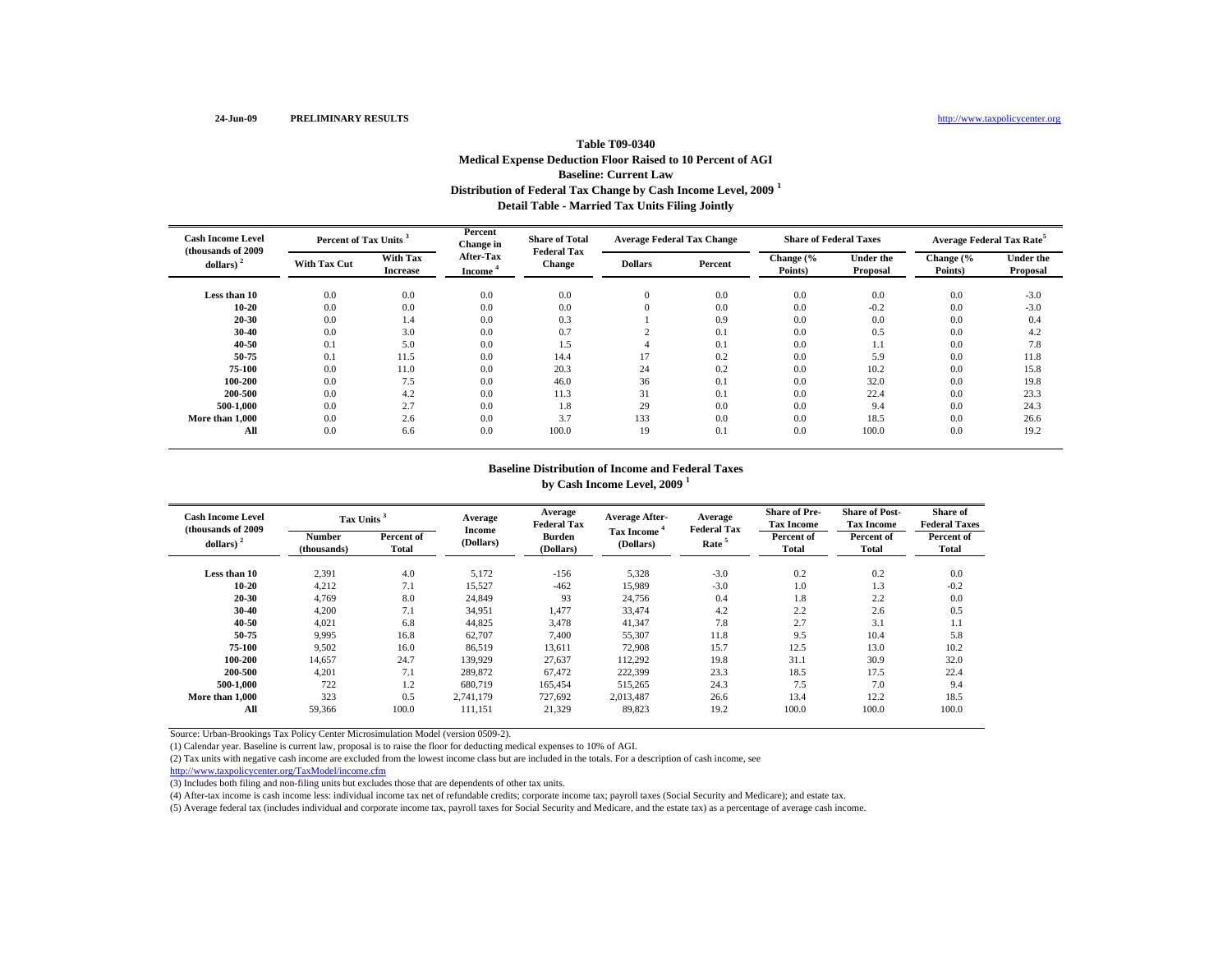# **Distribution of Federal Tax Change by Cash Income Level, 2009 <sup>1</sup> Detail Table - Head of Household Tax UnitsTable T09-0340Medical Expense Deduction Floor Raised to 10 Percent of AGI Baseline: Current Law**

| <b>Cash Income Level</b><br>(thousands of 2009) | Percent of Tax Units <sup>3</sup> |                             | Percent<br>Change in       | <b>Share of Total</b><br><b>Federal Tax</b> |                | <b>Average Federal Tax Change</b> | <b>Share of Federal Taxes</b> |                              | <b>Average Federal Tax Rate<sup>5</sup></b> |                              |
|-------------------------------------------------|-----------------------------------|-----------------------------|----------------------------|---------------------------------------------|----------------|-----------------------------------|-------------------------------|------------------------------|---------------------------------------------|------------------------------|
| dollars) $2$                                    | <b>With Tax Cut</b>               | With Tax<br><b>Increase</b> | <b>After-Tax</b><br>Income | Change                                      | <b>Dollars</b> | Percent                           | Change (%<br>Points)          | <b>Under the</b><br>Proposal | Change (%<br>Points)                        | <b>Under the</b><br>Proposal |
| Less than 10                                    | 0.0                               | 0.0                         | 0.0                        | 0.0                                         | $\mathbf{0}$   | 0.0                               | 0.0                           | $-4.4$                       | 0.0                                         | $-18.9$                      |
| $10 - 20$                                       | 0.0                               | 0.0                         | 0.0                        | 0.0                                         | $\Omega$       | 0.0                               | 0.0                           | $-11.5$                      | 0.0                                         | $-13.1$                      |
| 20-30                                           | 0.0                               | 1.0                         | 0.0                        | 2.7                                         |                | $-0.1$                            | 0.0                           | $-2.5$                       | 0.0                                         | $-1.9$                       |
| $30 - 40$                                       | 0.0                               | 3.6                         | 0.0                        | 10.6                                        |                | 0.1                               | 0.0                           | 9.9                          | 0.0                                         | 7.0                          |
| 40-50                                           | 0.0                               | 6.3                         | 0.0                        | 17.7                                        |                | 0.1                               | 0.0                           | 14.3                         | 0.0                                         | 11.9                         |
| 50-75                                           | 0.0                               | 7.5                         | 0.0                        | 35.2                                        | 12             | 0.1                               | 0.0                           | 31.5                         | 0.0                                         | 15.6                         |
| 75-100                                          | 0.0                               | 6.4                         | 0.0                        | 19.7                                        | 16             | 0.1                               | 0.0                           | 21.2                         | 0.0                                         | 18.6                         |
| 100-200                                         | 0.1                               | 4.6                         | 0.0                        | 10.4                                        | 15             | 0.1                               | 0.0                           | 21.7                         | 0.0                                         | 22.0                         |
| 200-500                                         | 0.0                               | 2.3                         | 0.0                        | 1.2                                         | 9              | 0.0                               | 0.0                           | 8.8                          | 0.0                                         | 21.7                         |
| 500-1.000                                       | 0.0                               | 3.9                         | 0.0                        | 1.4                                         | 73             | 0.0                               | 0.0                           | 3.7                          | 0.0                                         | 24.8                         |
| More than 1,000                                 | 0.0                               | 3.3                         | 0.0                        | 1.1                                         | 122            | 0.0                               | 0.0                           | 7.2                          | 0.0                                         | 27.4                         |
| All                                             | 0.0                               | 2.8                         | 0.0                        | 100.0                                       |                | 0.1                               | 0.0                           | 100.0                        | 0.0                                         | 10.0                         |

# **Baseline Distribution of Income and Federal Taxesby Cash Income Level, 2009 <sup>1</sup>**

| <b>Cash Income Level</b><br>(thousands of 2009) | Tax Units <sup>3</sup> |                     | Average                                                                             | Average<br><b>Federal Tax</b> | <b>Average After-</b> | Average<br><b>Federal Tax</b> | <b>Share of Pre-</b><br><b>Tax Income</b> | <b>Share of Post-</b><br><b>Tax Income</b> | Share of<br><b>Federal Taxes</b> |
|-------------------------------------------------|------------------------|---------------------|-------------------------------------------------------------------------------------|-------------------------------|-----------------------|-------------------------------|-------------------------------------------|--------------------------------------------|----------------------------------|
| dollars) $2$                                    | Number<br>(thousands)  | Percent of<br>Total | Income<br><b>Tax Income</b><br><b>Burden</b><br>(Dollars)<br>(Dollars)<br>(Dollars) |                               | Rate <sup>5</sup>     | Percent of<br><b>Total</b>    | Percent of<br><b>Total</b>                | Percent of<br><b>Total</b>                 |                                  |
| Less than 10                                    | 2,963                  | 12.7                | 6,673                                                                               | $-1,263$                      | 7,935                 | $-18.9$                       | 2.3                                       | 3.0                                        | $-4.4$                           |
| $10 - 20$                                       | 5,047                  | 21.6                | 15,028                                                                              | $-1,966$                      | 16,993                | $-13.1$                       | 8.8                                       | 11.1                                       | $-11.6$                          |
| 20-30                                           | 4,611                  | 19.7                | 24,801                                                                              | $-465$                        | 25,266                | $-1.9$                        | 13.3                                      | 15.0                                       | $-2.5$                           |
| $30 - 40$                                       | 3,533                  | 15.1                | 34,391                                                                              | 2,406                         | 31,985                | 7.0                           | 14.1                                      | 14.6                                       | 9.9                              |
| $40 - 50$                                       | 2,320                  | 9.9                 | 44,563                                                                              | 5,308                         | 39,255                | 11.9                          | 12.0                                      | 11.8                                       | 14.3                             |
| 50-75                                           | 2,862                  | 12.3                | 60,643                                                                              | 9.457                         | 51,186                | 15.6                          | 20.2                                      | 18.9                                       | 31.5                             |
| 75-100                                          | 1,158                  | 5.0                 | 84,653                                                                              | 15.686                        | 68.967                | 18.5                          | 11.4                                      | 10.3                                       | 21.2                             |
| 100-200                                         | 655                    | 2.8                 | 129,635                                                                             | 28,526                        | 101,109               | 22.0                          | 9.9                                       | 8.6                                        | 21.7                             |
| 200-500                                         | 122                    | 0.5                 | 287.210                                                                             | 62,320                        | 224,890               | 21.7                          | 4.1                                       | 3.5                                        | 8.8                              |
| 500-1.000                                       | 19                     | 0.1                 | 664,816                                                                             | 164,706                       | 500.111               | 24.8                          | 1.5                                       | 1.2                                        | 3.7                              |
| More than 1,000                                 | 8                      | 0.0                 | 2,693,182                                                                           | 738,273                       | 1,954,909             | 27.4                          | 2.6                                       | 2.1                                        | 7.2                              |
| All                                             | 23,363                 | 100.0               | 36,821                                                                              | 3,677                         | 33,145                | 10.0                          | 100.0                                     | 100.0                                      | 100.0                            |

Source: Urban-Brookings Tax Policy Center Microsimulation Model (version 0509-2).

(1) Calendar year. Baseline is current law, proposal is to raise the floor for deducting medical expenses to 10% of AGI.

(2) Tax units with negative cash income are excluded from the lowest income class but are included in the totals. For a description of cash income, see

```
http://www.taxpolicycenter.org/TaxModel/income.cfm
```
(3) Includes both filing and non-filing units but excludes those that are dependents of other tax units.

(4) After-tax income is cash income less: individual income tax net of refundable credits; corporate income tax; payroll taxes (Social Security and Medicare); and estate tax.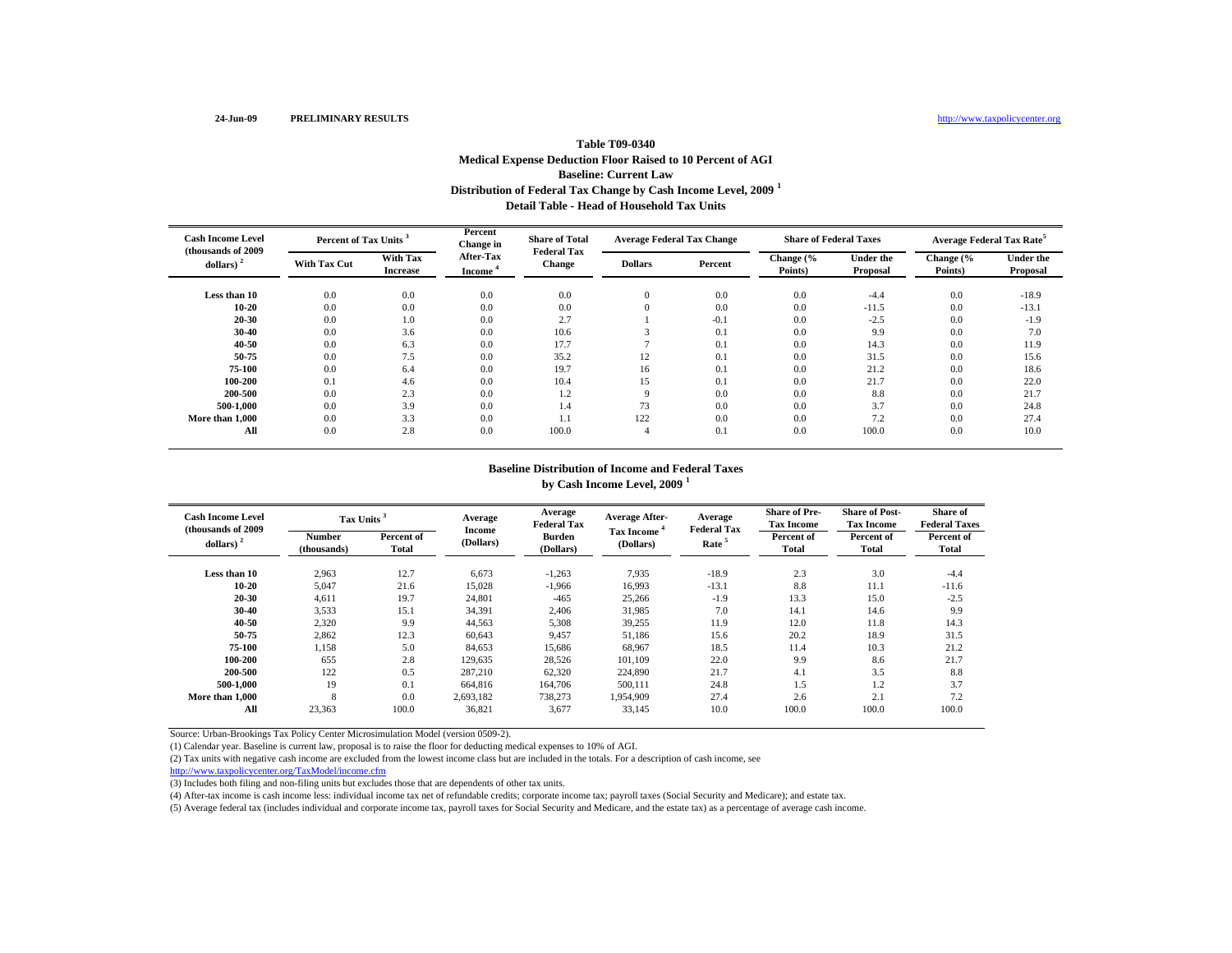# **Distribution of Federal Tax Change by Cash Income Level, 2009 <sup>1</sup> Detail Table - Tax Units with ChildrenTable T09-0340Medical Expense Deduction Floor Raised to 10 Percent of AGI Baseline: Current Law**

| <b>Cash Income Level</b><br>(thousands of 2009) | Percent of Tax Units <sup>3</sup> |                                    | Percent<br>Change in       | <b>Share of Total</b><br><b>Federal Tax</b> |                | <b>Average Federal Tax Change</b> | <b>Share of Federal Taxes</b> |                              | <b>Average Federal Tax Rate<sup>5</sup></b> |                              |
|-------------------------------------------------|-----------------------------------|------------------------------------|----------------------------|---------------------------------------------|----------------|-----------------------------------|-------------------------------|------------------------------|---------------------------------------------|------------------------------|
| dollars) $2$                                    | <b>With Tax Cut</b>               | <b>With Tax</b><br><b>Increase</b> | <b>After-Tax</b><br>Income | Change                                      | <b>Dollars</b> | Percent                           | Change (%<br>Points)          | <b>Under the</b><br>Proposal | Change (%<br>Points)                        | <b>Under the</b><br>Proposal |
| Less than 10                                    | 0.0                               | 0.0                                | 0.0                        | 0.0                                         | $\mathbf{0}$   | 0.0                               | 0.0                           | $-0.7$                       | 0.0                                         | $-24.2$                      |
| $10 - 20$                                       | 0.0                               | 0.0                                | 0.0                        | 0.0                                         |                | 0.0                               | 0.0                           | $-2.2$                       | 0.0                                         | $-17.9$                      |
| 20-30                                           | 0.0                               | 0.5                                | 0.0                        | 0.4                                         | $\mathbf{0}$   | 0.0                               | 0.0                           | $-1.1$                       | 0.0                                         | $-5.8$                       |
| $30 - 40$                                       | 0.0                               | 3.3                                | 0.0                        | 2.3                                         | $\sim$         | 0.2                               | 0.0                           | 0.9                          | 0.0                                         | 4.1                          |
| 40-50                                           | 0.1                               | 5.4                                | 0.0                        | 4.7                                         | 6              | 0.1                               | 0.0                           | 2.2                          | 0.0                                         | 9.4                          |
| 50-75                                           | 0.1                               | 8.1                                | 0.0                        | 17.2                                        | 12             | 0.1                               | 0.0                           | 7.9                          | 0.0                                         | 13.5                         |
| 75-100                                          | 0.0                               | 7.4                                | 0.0                        | 20.8                                        | 17             | 0.1                               | 0.0                           | 11.4                         | 0.0                                         | 16.1                         |
| 100-200                                         | 0.0                               | 5.3                                | 0.0                        | 42.0                                        | 23             | 0.1                               | 0.0                           | 32.8                         | 0.0                                         | 19.9                         |
| 200-500                                         | 0.0                               | 2.3                                | 0.0                        | 7.6                                         | 15             | 0.0                               | 0.0                           | 22.7                         | 0.0                                         | 24.2                         |
| 500-1.000                                       | 0.0                               | 1.1                                | 0.0                        | 1.3                                         | 16             | 0.0                               | 0.0                           | 9.2                          | 0.0                                         | 25.8                         |
| More than 1,000                                 | 0.0                               | 2.0                                | 0.0                        | 3.8                                         | 116            | 0.0                               | 0.0                           | 16.8                         | 0.0                                         | 28.1                         |
| All                                             | 0.0                               | 4.0                                | 0.0                        | 100.0                                       | 10             | 0.1                               | 0.0                           | 100.0                        | 0.0                                         | 17.8                         |

# **Baseline Distribution of Income and Federal Taxesby Cash Income Level, 2009 <sup>1</sup>**

| <b>Cash Income Level</b><br>(thousands of 2009) | Tax Units <sup>3</sup> |                     | Average<br>Income | Average<br><b>Federal Tax</b>                                                     | <b>Average After-</b> | Average<br><b>Federal Tax</b> | <b>Share of Pre-</b><br><b>Tax Income</b> | <b>Share of Post-</b><br><b>Tax Income</b> | <b>Share of</b><br><b>Federal Taxes</b> |
|-------------------------------------------------|------------------------|---------------------|-------------------|-----------------------------------------------------------------------------------|-----------------------|-------------------------------|-------------------------------------------|--------------------------------------------|-----------------------------------------|
| dollars) $2$                                    | Number<br>(thousands)  | Percent of<br>Total | (Dollars)         | <b>Tax Income</b><br><b>Burden</b><br>Rate <sup>5</sup><br>(Dollars)<br>(Dollars) |                       |                               | Percent of<br>Total                       | Percent of<br><b>Total</b>                 | Percent of<br><b>Total</b>              |
| Less than 10                                    | 3,537                  | 7.3                 | 6,332             | $-1,535$                                                                          | 7,866                 | $-24.2$                       | 0.5                                       | 0.8                                        | $-0.7$                                  |
| $10 - 20$                                       | 5,872                  | 12.1                | 15,226            | $-2,724$                                                                          | 17.949                | $-17.9$                       | 2.2                                       | 3.1                                        | $-2.2$                                  |
| 20-30                                           | 5,662                  | 11.7                | 24,911            | $-1,455$                                                                          | 26,366                | $-5.8$                        | 3.4                                       | 4.4                                        | $-1.1$                                  |
| $30 - 40$                                       | 4,749                  | 9.8                 | 34,605            | 1,408                                                                             | 33,197                | 4.1                           | 4.0                                       | 4.7                                        | 0.9                                     |
| $40 - 50$                                       | 3,935                  | 8.1                 | 44,672            | 4,174                                                                             | 40,498                | 9.3                           | 4.3                                       | 4.7                                        | 2.2                                     |
| 50-75                                           | 6,902                  | 14.3                | 62,286            | 8,392                                                                             | 53,893                | 13.5                          | 10.4                                      | 11.0                                       | 7.9                                     |
| 75-100                                          | 5,990                  | 12.4                | 86,360            | 13,892                                                                            | 72,468                | 16.1                          | 12.5                                      | 12.8                                       | 11.4                                    |
| 100-200                                         | 8.648                  | 17.9                | 139,724           | 27.786                                                                            | 111,938               | 19.9                          | 29.3                                      | 28.5                                       | 32.8                                    |
| 200-500                                         | 2,386                  | 4.9                 | 288,487           | 69,792                                                                            | 218,695               | 24.2                          | 16.7                                      | 15.4                                       | 22.7                                    |
| 500-1.000                                       | 385                    | 0.8                 | 677,932           | 174,520                                                                           | 503,411               | 25.7                          | 6.3                                       | 5.7                                        | 9.2                                     |
| More than 1,000                                 | 157                    | 0.3                 | 2,789,597         | 783,587                                                                           | 2,006,011             | 28.1                          | 10.6                                      | 9.3                                        | 16.8                                    |
| All                                             | 48,399                 | 100.0               | 85,231            | 15,134                                                                            | 70,097                | 17.8                          | 100.0                                     | 100.0                                      | 100.0                                   |

Source: Urban-Brookings Tax Policy Center Microsimulation Model (version 0509-2).

Note: Tax units with children are those claiming an exemption for children at home or away from home.

(1) Calendar year. Baseline is current law, proposal is to raise the floor for deducting medical expenses to 10% of AGI.

(2) Tax units with negative cash income are excluded from the lowest income class but are included in the totals. For a description of cash income, see

http://www.taxpolicycenter.org/TaxModel/income.cfm

(3) Includes both filing and non-filing units but excludes those that are dependents of other tax units.

(4) After-tax income is cash income less: individual income tax net of refundable credits; corporate income tax; payroll taxes (Social Security and Medicare); and estate tax.